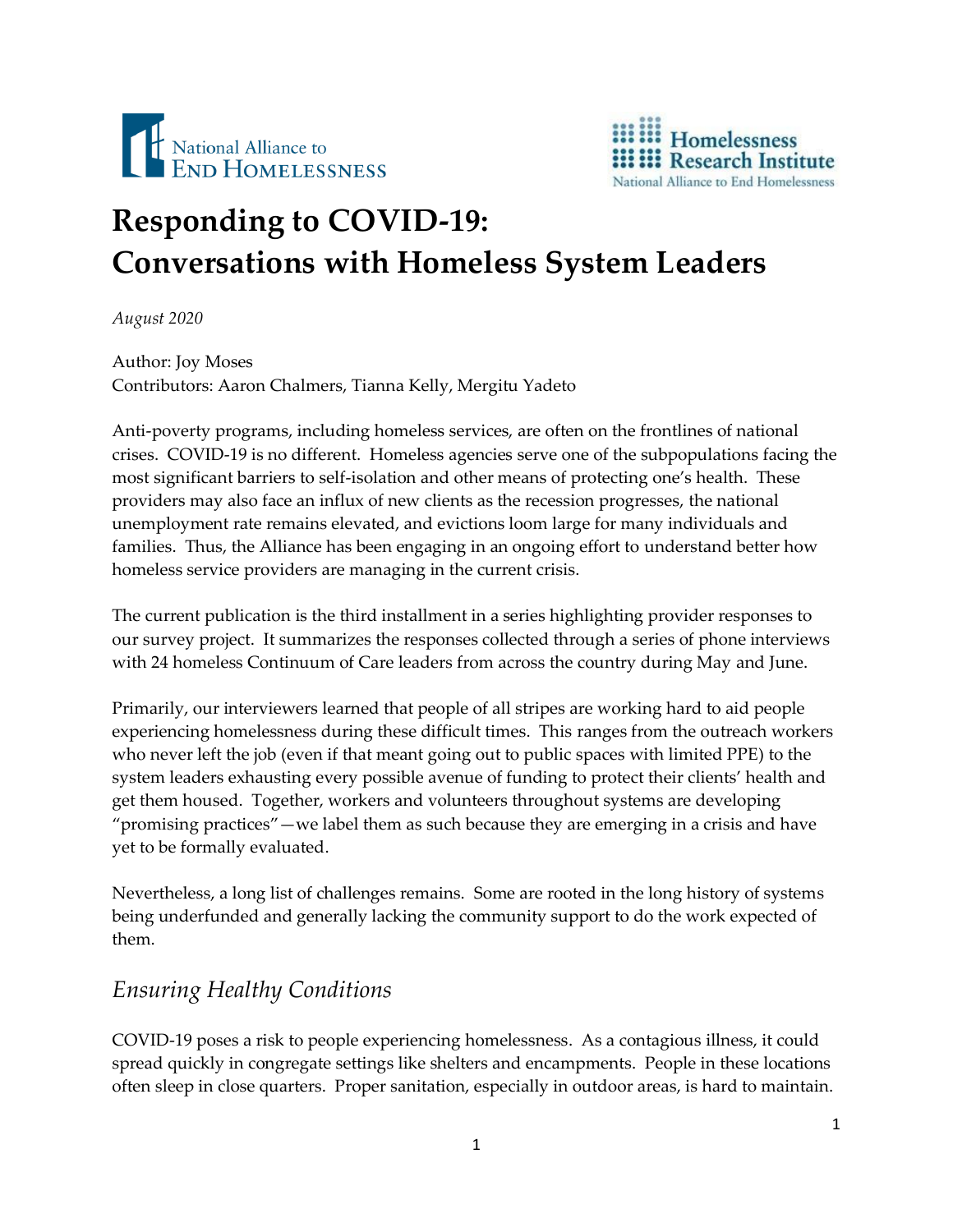And shelter rules limiting stays to nighttime hours, law enforcement efforts to move people along, and personal habits often cause people experiencing homelessness to be mobile. This complicates plans to test people for COVID and serve their health needs.

To manage some of these issues, CoCs have been employing some promising practices that include:

• **Bringing Testing and Health Services to the People.** According to the Alliance's previous online survey, 28 [percent](https://endhomelessness.org/wp-content/uploads/2020/05/Community-COVID-Survey-5.28.2020-Final.pdf) of CoC leaders reported conducting COVID-19 testing in places where homeless people live and congregate. Various types of professionals (doctors, nurse practitioners, health departments) are offering testing through shelters, hotels/motels, mobile testing units, and by accompanying outreach teams.

In some locations, health services (provided by Healthcare for the Homeless, health centers, and hospitals) are comprehensive and ongoing. These conveniently located health units treat the often-extensive medical needs of unsheltered, chronic, and older adult homeless people.

- **Randomized Testing.** Not having enough COVID-19 tests for all people experiencing homelessness is common. At least one of our interviewees addressed this challenge by conducting randomized testing on unsheltered people. This allows providers and health departments to estimate the spread of COVID-19 when they cannot get exact numbers.
- **Alert Systems.** <u>[Twenty-eight percent](https://endhomelessness.org/wp-content/uploads/2020/05/Community-COVID-Survey-5.28.2020-Final.pdf)</u> of participants in an Alliance online survey have adopted an alert system using cell phone to notify people experiencing homelessness of their potential exposure to COVID-19, test results, and general public health information.
- **Triaging People and Making Temporary Housing Placements.** Multiple communities have developed different approaches to triaging consumers and other community residents. For example, one CoC partnered with health experts (their local health and human services, the behavioral health department, and a healthcare provider) to create a joint operation center for this purpose. They opened a phone line staffed by nurses and experts from their local health and human services department. Callers are asked basic health questions and, based on CDC recommendations, are assigned a priority for hotel/motel rooms.
- **Making Shelter Available to Medically Impacted People.** Admitting known sick people into a shelter puts clients and staff at-risk. One of the leaders described daily wellness checks that involve taking temperatures and a questionnaire. The system does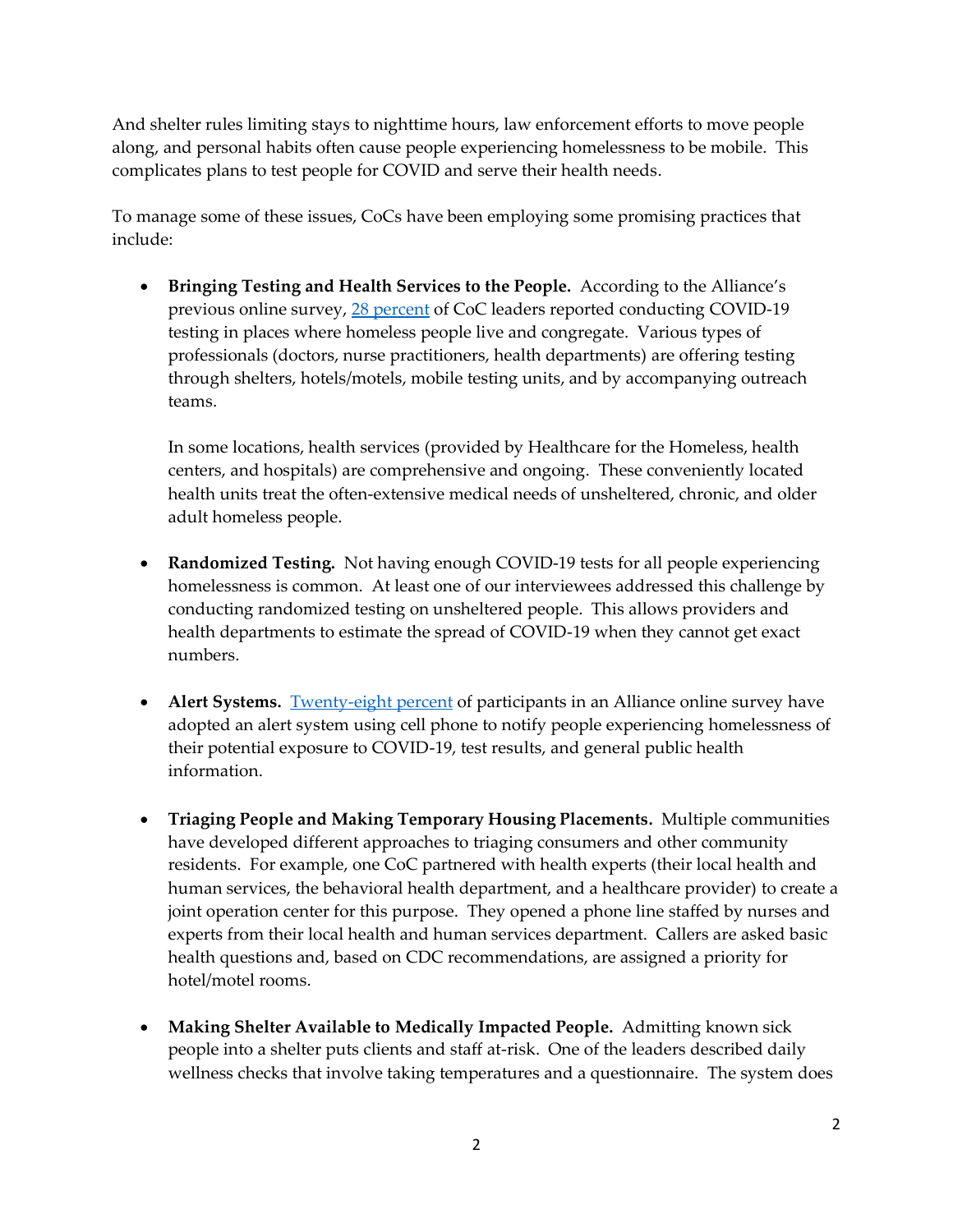not simply deny sick people shelter—they are placed in alternative housing while being referred to a medical provider and awaiting test results.

- **Providing Necessary Transportation.** Some service models include transportation to testing sites and hotels/motels used for social isolation and quarantine. For one CoC, this required newly retrofitting vans for this purpose.
- **Improving Sanitation.** Multiple communities have invested in sanitation improvements reaching unsheltered people. For instance, they have installed handwashing stations and outdoor bathrooms.
- **Securing PPE.** Shortages of personal protective equipment (PPE) have been common in America—especially at the very beginning of the COVID-19. Multiple sectors, including homeless services have felt the impact. Problem-solving has been creative—for example, sourcing masks through beauty supply stores. It has included private actors donations from foundations and concerned citizens. And, for many CoCs, PPE has been secured through partnerships with state and local health departments.

## *Housing Placements*

Temporary housing placements are a central component of the homeless services system's response to COVID-19.

Implementing [CDC recommendations](https://www.cdc.gov/coronavirus/2019-ncov/community/homeless-shelters/plan-prepare-respond.html) to keep beds at least six feet apart often reduces shelter capacity. To continue serving as many people as possible, some CoCs elected to keep typically temporary winter shelters open through the spring and summer. They opened new auxiliary shelters in recreation centers, convention centers, and other locations. Brand-new safety precautions were instituted, including installing bed guards, replacing congregate eating sites with grab-and-go meals, and conducting regular health screenings. And many have expanded shelter hours—shifting from nighttime only to 24/7 shelter, allowing for a form of isolation from the broader public.

By far, the most common temporary housing response was to ensure quarantine and isolation through securing private hotel/motel rooms. Some health departments have taken the lead in providing these spaces for homeless and non-homeless people in need of quarantine. FEMA helped many CoCs to implement this solution directly. In some cases, this involved modifying existing hotel/motel programs—expanding their use and waiving typical requirements such as mandatory income contributions or refusals to rehouse based on behavior.

CoCs generally prioritized specific subpopulations for hotel/motel rooms—mainly older, medically fragile, and symptomatic or COVID-19 positive people. However, others targeted included unsheltered people and families. Providers have made efforts to staff up these new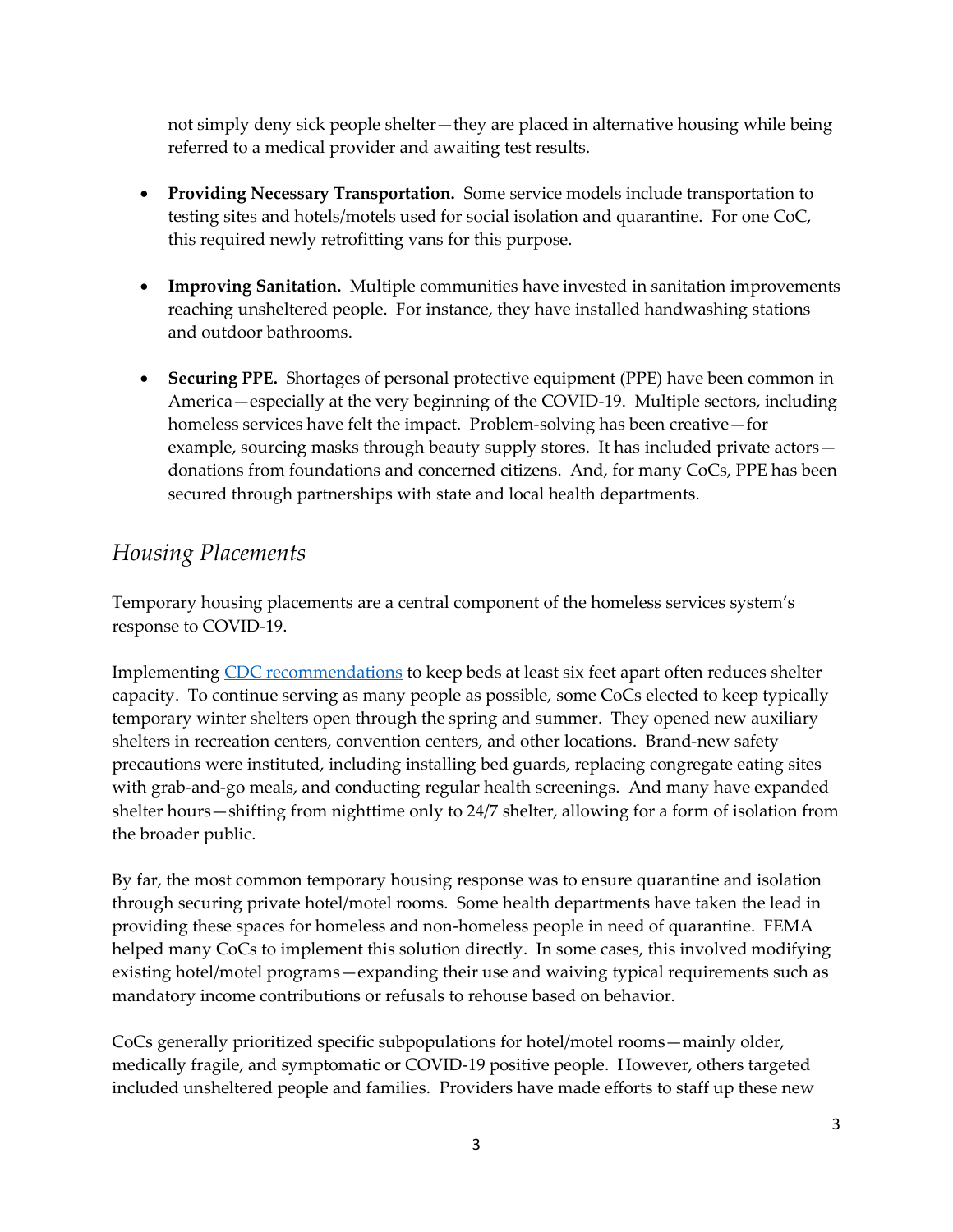service locations, managing hotel/client relationships and providing services (e.g., case management, behavioral health services, physical healthcare, food, and housing services).

Importantly, hotels/motels have not been the only approaches to non-congregate shelter. A couple of the CoCs we interviewed had (or were shifting to) these types of facilities before the crisis began. Other solutions included setting up quarantine and isolation sites in a state park and renting RVs in a campground.

System leaders are increasingly focusing on how to exit people from isolation and quarantine. Ideally, they want to shift them into permanent housing rather than into shelter or unsheltered homelessness. Some are ensuring that housing specialists are onsite at hotels/motels and other types of isolation and quarantine sites. And these workers are finding new ways to work with landlords and negotiate barriers erected by the pandemic (e.g., inability to get driver's licenses required for housing while a DMV is closed).

Finally, some systems have simply been unable to bring everyone inside. A subset is working with other community agencies to sanction encampments or otherwise prevent breaking them up. Other efforts include providing supplies and hand washing stations.

## *Data Collection*

System-wide data collection helps leaders identify challenges and opportunities to improve services. Within the current pandemic, it also has public health implications. It is useful to have knowledge of the number of people with symptoms or a diagnosis, the characteristics they share, and where their location is valuable. For example, such data could point to sources of community spread and inform decisions on who to prioritize for quarantine and isolation housing units.

Most CoCs [\(59 percent\)](https://endhomelessness.org/wp-content/uploads/2020/05/Community-COVID-Survey-5.28.2020-Final.pdf) are capturing COVID-19-related data within their existing Homeless Management Information Systems (HMIS). Interviews revealed they are asking a variety of questions that include:

- Are you experiencing symptoms consistent with COVID-19? What are they?
- Have you had contact with anyone infected with COVID-19?
- Have you been tested? When? What were the results?
- Have you ever been quarantined and/or spent time in isolation?
- Are you seeking assistance due to a COVID-19-related event?
- Which countries have you recently visited?
- Where were you recently staying? Hospital or hotspot location?

Successful data collection efforts require more than merely adjusting HMIS. Some leaders pair such changes with employee trainings, increasing awareness of the existence of new questions and preparing staff to collect the best possible information. CoCs reported gathering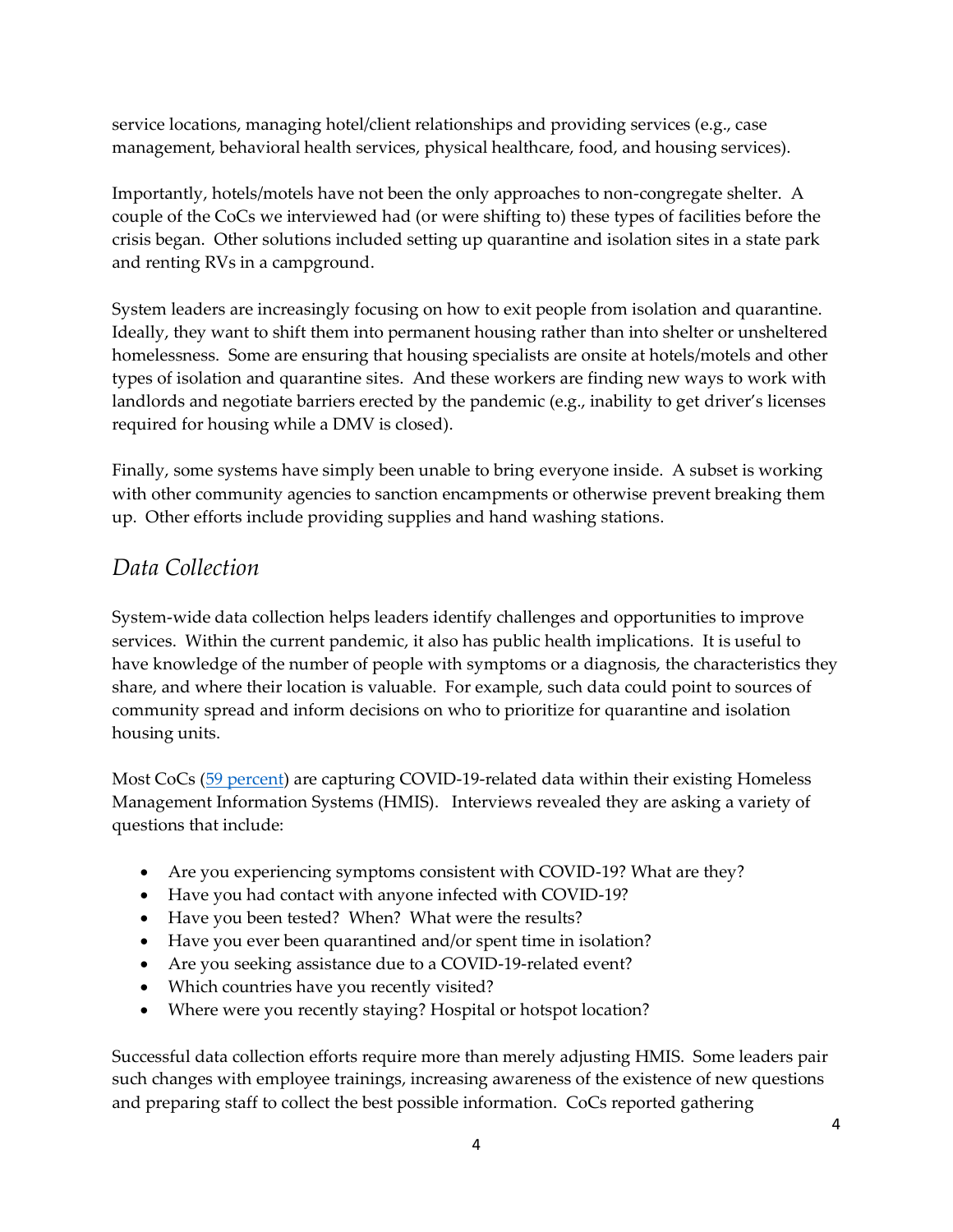information via coordinated entry (when people first enter homeless systems), street outreach teams, and frontline workers at temporary housing locations (shelters and hotel/motel sites).

Getting multiple employees to consistently fulfill their data entry duties proves difficult for some systems. Leaders discussed technology that is not user friendly, competing distractions in the form of day-to-day activities and crisis-related responsibilities, and other factors. One of the cited solutions was a robocall system. It dials all the shelters each night at 11:00 pm and allows workers to digitally enter the necessary information on their phones.

The interviews further revealed some ways in which data are processed and used. One CoC noted that COVID-19-related information is added to individual client dashboards, allowing service delivery to be based on a comprehensive view of the person. To help manage the current crisis, at least one leader reported putting together a system-wide daily situation report which tracks client numbers (people served at each site, testing positive, awaiting results), staff numbers (testing positive), meals served, and shelter capacity.

Finally, not all data collection is occurring through HMIS. A subset of CoCs is piloting a CDC tool. State and local health departments are also broadly collecting and keeping data related to the crisis. Some (but not all) ask questions about housing status—this allows them to study and report on people experiencing homelessness.

# *Staffing*

Within homeless services, COVID-19 is linked to employee shortages. Most CoCs (60 percent of survey question respondents) report experiencing this problem—most significantly among frontline shelter staff, street outreach workers, and volunteers.

Increased need is one of the causes. Systems are taking on more significant duties that include implementing social distancing recommendations, placing people in quarantine and isolation sites, and monitoring client symptoms. But another cause of shortages is lost staff time. Some employees self-isolate due to their age, health conditions, or being a caretaker over others who are COVID-19 vulnerable. Leaders further note staff resignations and people calling in sick. They believe some portion of employees are fearful of contracting COVID-19 at work, are experiencing increased on-the-job stress, and/or must take care of children at home.

CoCs are managing staffing shortages via a variety of strategies. Examples of gap-filling measures include:

• **Reallocating responsibilities**. Systems have shifted existing employees into new roles, and asked them to take on different responsibilities to fill coverage gaps. A side effect has been less time spent on previous activities such as coordinated entry.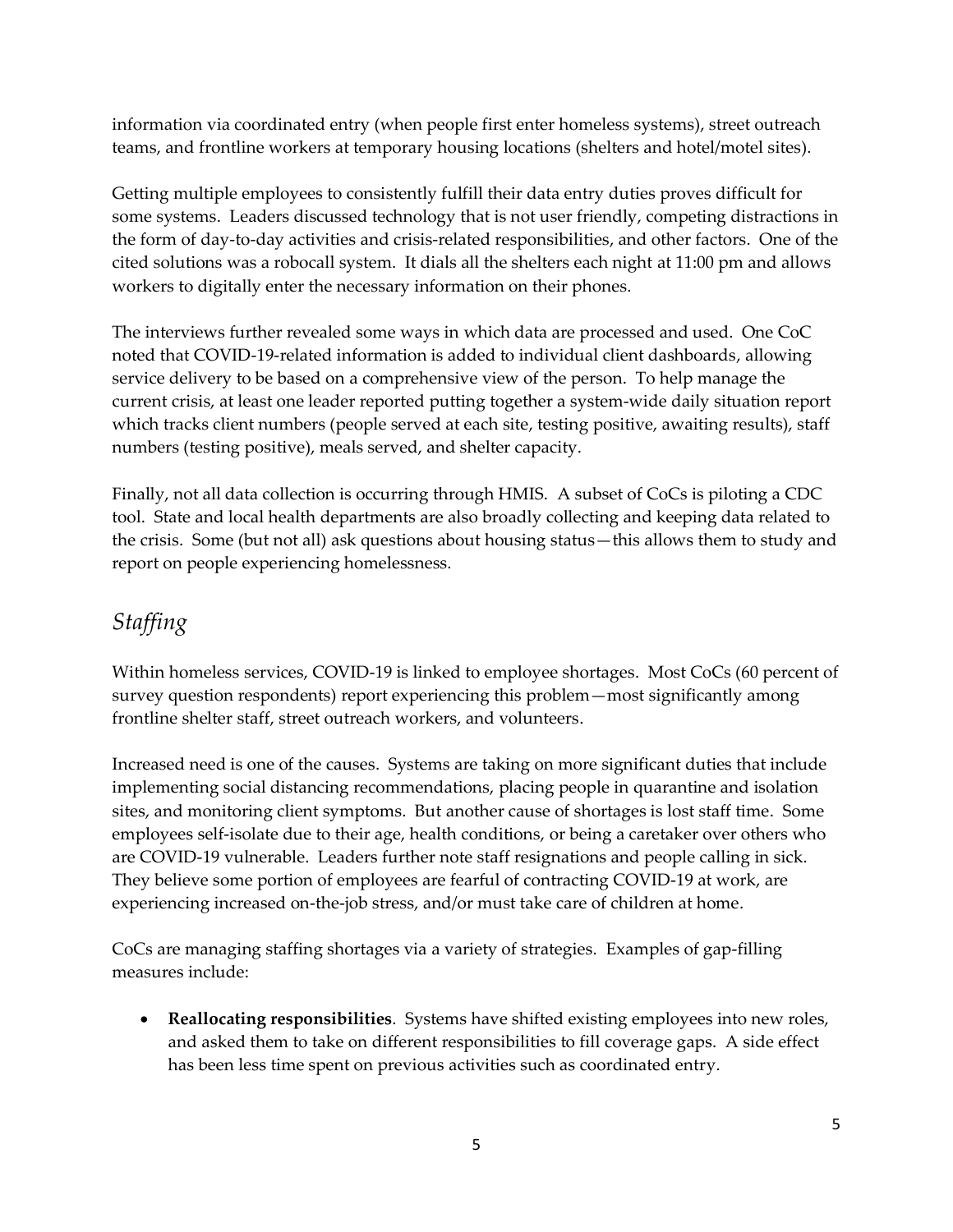- **Hiring workers from other agencies.** One leader onboarded laid off and furloughed employees from other city departments. Similarly, another was able to take advantage of a Conservation Corps program that closed, hiring its youth workers. Disaster agencies, non-profits, and perhaps others have also lent some of their talent to homeless services.
- **Hiring temporary workers**. Temporary workers are helping at shelters, with rehousing efforts, and possibly other tasks.

Leaders are also actively trying to prevent gaps from developing and growing.

Multiple communities implemented (or are considering implementing) increased financial compensation to keep their employees on the job. This has taken the form of hazard pay and bonuses for good attendance at work.

Systems are also implementing safety measures that help address employee concerns. For instance, they are keeping high-risk staff at home as much as possible. Some have alternated staff schedules—e.g., expecting each employee to be at a shelter one week and at home the next. Thus, exposure to other staff and clients is reduced along with the risk of contracting COVID-19.

## *Partnerships*

Responding to a crisis is typically not a single person or single agency activity. Homeless service providers have been working with partners, either deepening existing relationships or building new ones.

Their most-cited partners are public health departments. These agencies have helped to:

- Reconfigure shelters, implementing social distancing recommendations.
- Institute cleaning procedures.
- Advise on the proper use of equipment.
- Train outreach workers, shelter providers, and hotel/motel staff.
- Completely oversee individuals who test positive for COVID-19, maintaining quarantine housing and ensuring their care.

However, efforts to collaborate have extended far beyond health departments to include: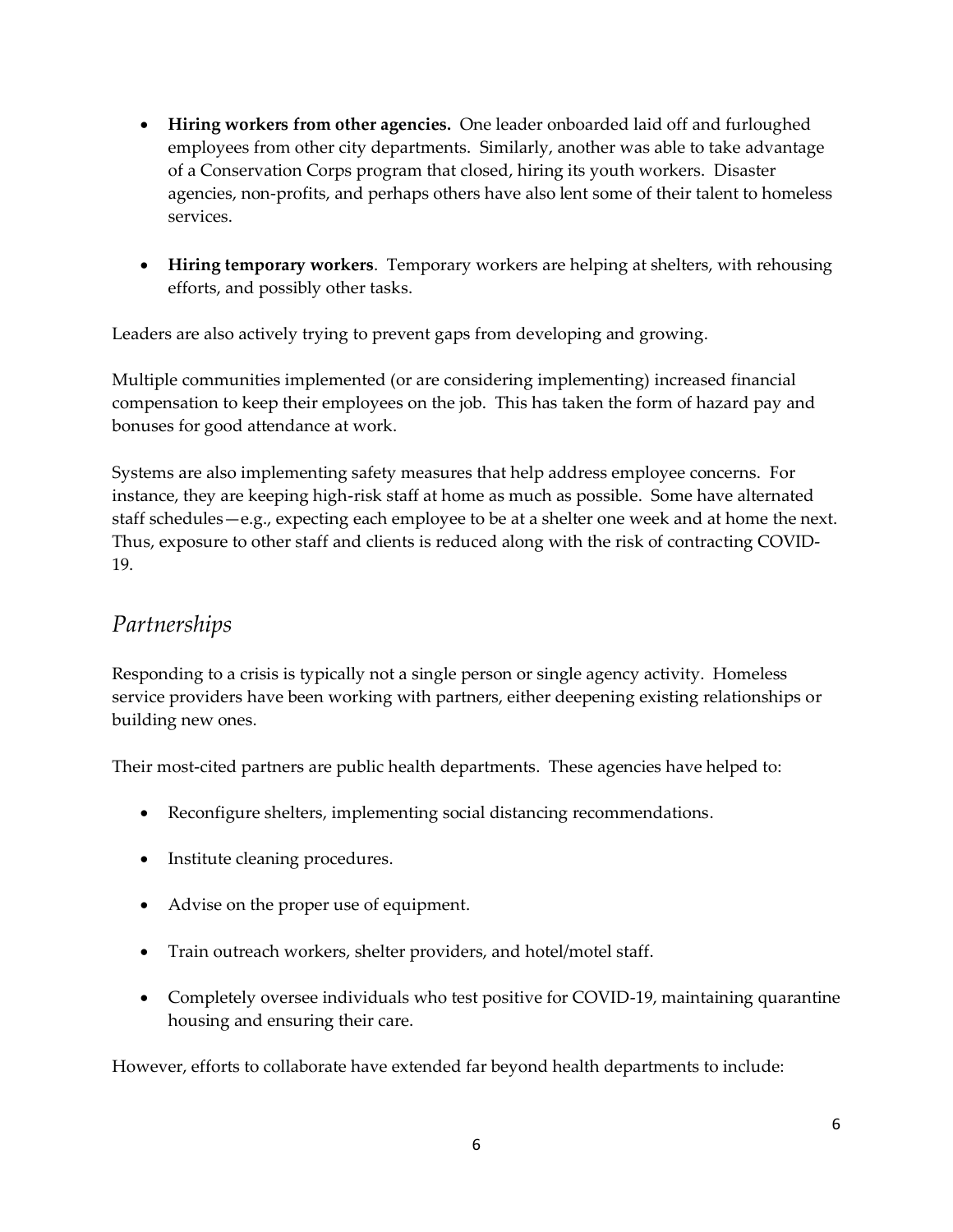- **Healthcare providers.** These agencies are providing testing, street outreach, transportation to hospitals, and patient care.
- **Colleges and universities.** Academic experts in epidemiology are also testing people and tracking positive cases.
- **Unsheltered people and people with lived experience.** At least one CoC reported working with unsheltered people and others with lived experience to develop a 12-18 month plan to manage the COVID-19 crisis.
- **Legal Services.** Lawyers are helping to remove barriers to stable housing.
- **Social Services.** These partners can ensure that clients enroll in public benefits programs that address needs such as healthcare, food, and income.

Keeping these various partnerships alive and thriving requires effort. Within their interviews, the CoC leaders highlighted various activities that feed their connections.

Some were able to create designated staff positions for this purpose—for example, a liaison between the health department and homeless services and new roles within the health and human services department to oversee a region's entire COVID-19 response. Pre-existing structures have also been of benefit. For instance, one leader already had healthcare leaders serving on his/her board—they have been helpful during the crisis. Other providers are located within health departments, making collaboration much more straightforward.

Leaders are utilizing other standard tools to maintain communication with partners. They have established regular meeting schedules—twice weekly, weekly, or monthly. E-mail chains and blog posts targeting community partners also work to improve coordination among agencies.

# *Common Challenges*

The primary aim of this publication is to uplift promising practices emerging from the current crisis, which encompasses both a global pandemic and an economic recession. However, difficulties are inevitable amid such unusual circumstances. Our interviews certainly reflect some common challenges experienced by homeless services systems, which generally fall into five categories.

#### **1) Resource Constraints**

System leaders described multiple challenges that seemed rooted in having insufficient resources, including: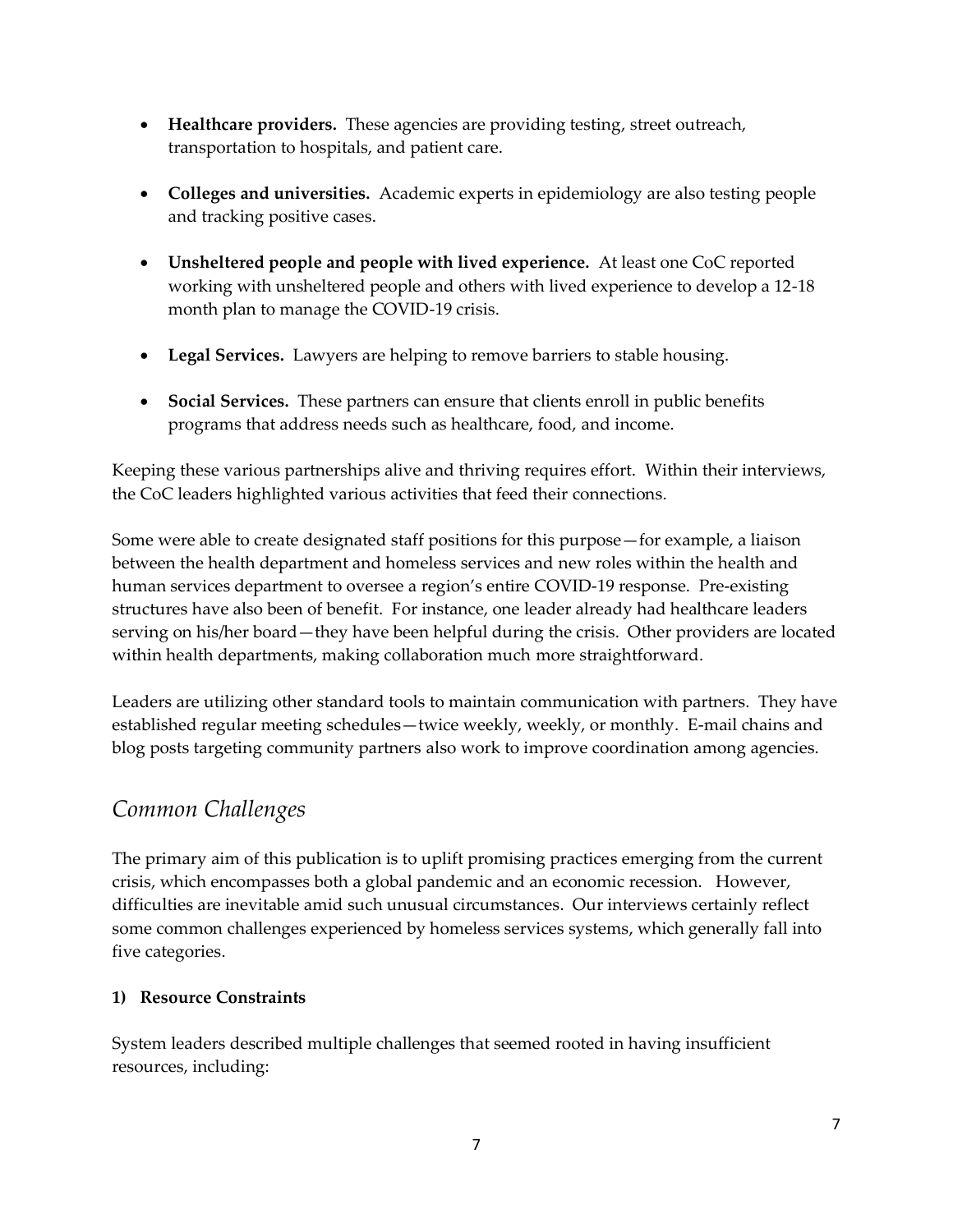- Inability to collect COVID-19-related data
- Failure to test everyone experiencing homelessness
- Insufficient numbers of case managers to help people connect to telehealth and other services
- Limited PPE which, for some, is resulting in a reduction in services
- Inability to provide isolation space
- Unmet needs for staff to cover hotels/motels
- Inability to make up for shelter capacity losses caused by [CDC guidelines](https://www.cdc.gov/coronavirus/2019-ncov/community/homeless-shelters/plan-prepare-respond.html) on social distancing
- Fears of not being able to serve a potential influx of clients from upcoming evictions
- Failure to extend shelter hours to allow for 24/7 operations
- Inability to provide transportation to healthcare and housing services
- Insufficient permanent housing options once isolation ends
- Failure to meet consumer demand for hotels/motels
- Inability to properly treat consumers with substance abuse disorders, including being able to provide medications that prevent overdoses

In some areas, homeless services providers are competing for resources with other groups. Hotels/motels can be in high demand. Health departments place non-homeless people in these rooms if they need to be isolated and regularly live in overcrowded spaces. Housing unstable people, who are not in the homeless system, were already renting rooms before the crisis. And some healthcare providers and other essential workers are staying in hotels/motels to protect their families from contracting the virus. Similarly, there are resource competitions for PPE mainly with essential workers.

Finally, some CoCs report not fully using available resources. In particular, some have empty hotel/motel rooms due to rules established by FEMA or other agencies that narrowly define who is eligible for them.

As these interviews were being conducted, participants were informed of regional subgrant awards under the CARES Act. Congress passed this comprehensive COVID-19 response in March, providing \$4 billion in new dollars to homeless service providers across the country. It is unclear the degree to which those funds will address identified challenges and how long such funds will last during a crisis with no foreseeable end in sight. CoCs have expressed that the uncertainty of future funding impedes planning. How can they hire staff, contract for new spaces, or resolve other matters without knowing how long they can pay for them?

#### **2) Organizational Growing Pains**

Crisis response requires executing new plans and activities—often very quickly.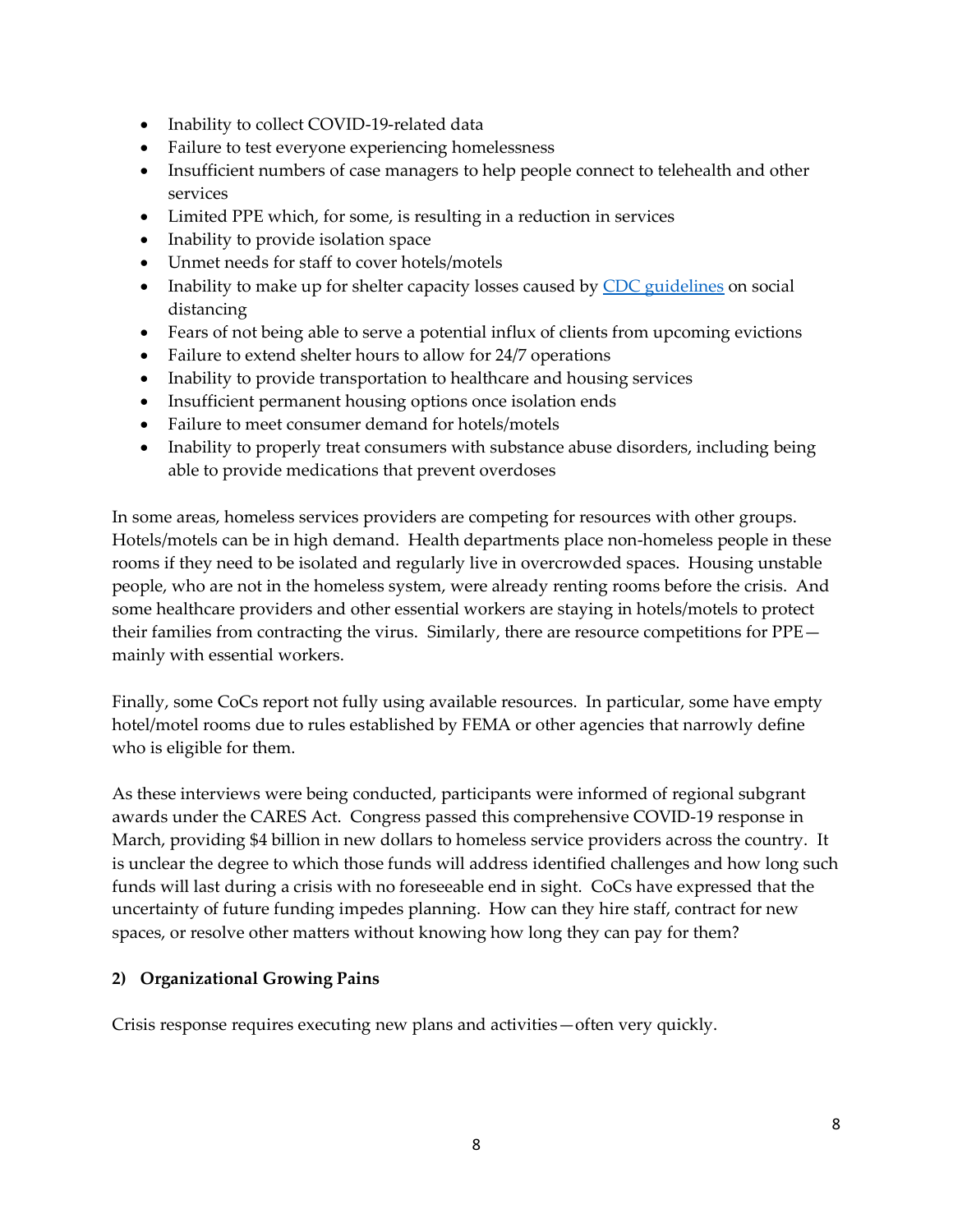CoCs were experiencing some growing pains in areas such as establishing MOUs with hotels/motels, bringing services (e.g., behavioral health, transportation, food) to new sites, and setting up new HMIS data entry locations.

Systems are quickly adjusting how they manage different types of people. Staff have fears of contracting COVID-19 that must be addressed. Some systems are hiring and training new people, some of whom lack experience in social services. Consumers require effective communication about test results and health information. There have also been challenges with ensuring some consumers to stay inside, getting others to leave hotels/motels when their time in isolation ends, and addressing security/safety issues at hotels/motels. And providers are adjusting to working remotely with other relevant parties (e.g., landlords and housing inspectors).

Further, CoCs are confronting the need to overcome the ramifications of historical challenges quickly. For instance, an overreliance on volunteers meant the loss of significant human resources during the crisis as many began isolating.

#### **3) Unmet Needs for Guidance**

CoCs are regularly grappling with questions that realistically don't have easy answers. At the time of their interviews, they appeared to require greater guidance on issues such as the following:

- How should they estimate their PPE needs?
- How should they be managing the flow of people in and out of quarantine and isolation rooms (significantly in motels/hotels)? What community and personal factors should guide when to use these spaces? How long should people stay in them?
- How can they prevent homelessness?
- What is the best strategy for managing the needs of unsheltered people, many of whom are being underserved during the crisis?
- How should they determine when and what employees should stay at home in isolation?
- How should Balance of State rural CoCs manage the crisis when much of the available guidance seems more appropriate for urban areas?

#### **4) Discrimination**

Discrimination against people experiencing homelessness, people of color, and/or poor people is often a barrier in addressing homelessness. This continues to be true even during this unprecedented crisis. System leaders report that some hotels/motels are unwilling to serve the population. Neighbors of these businesses have been guilty of NIMBY-ism, protesting the idea of homeless people being offered shelter that could protect their lives and the lives of others. One state-run quarantine and isolation location would not allow people with criminal records